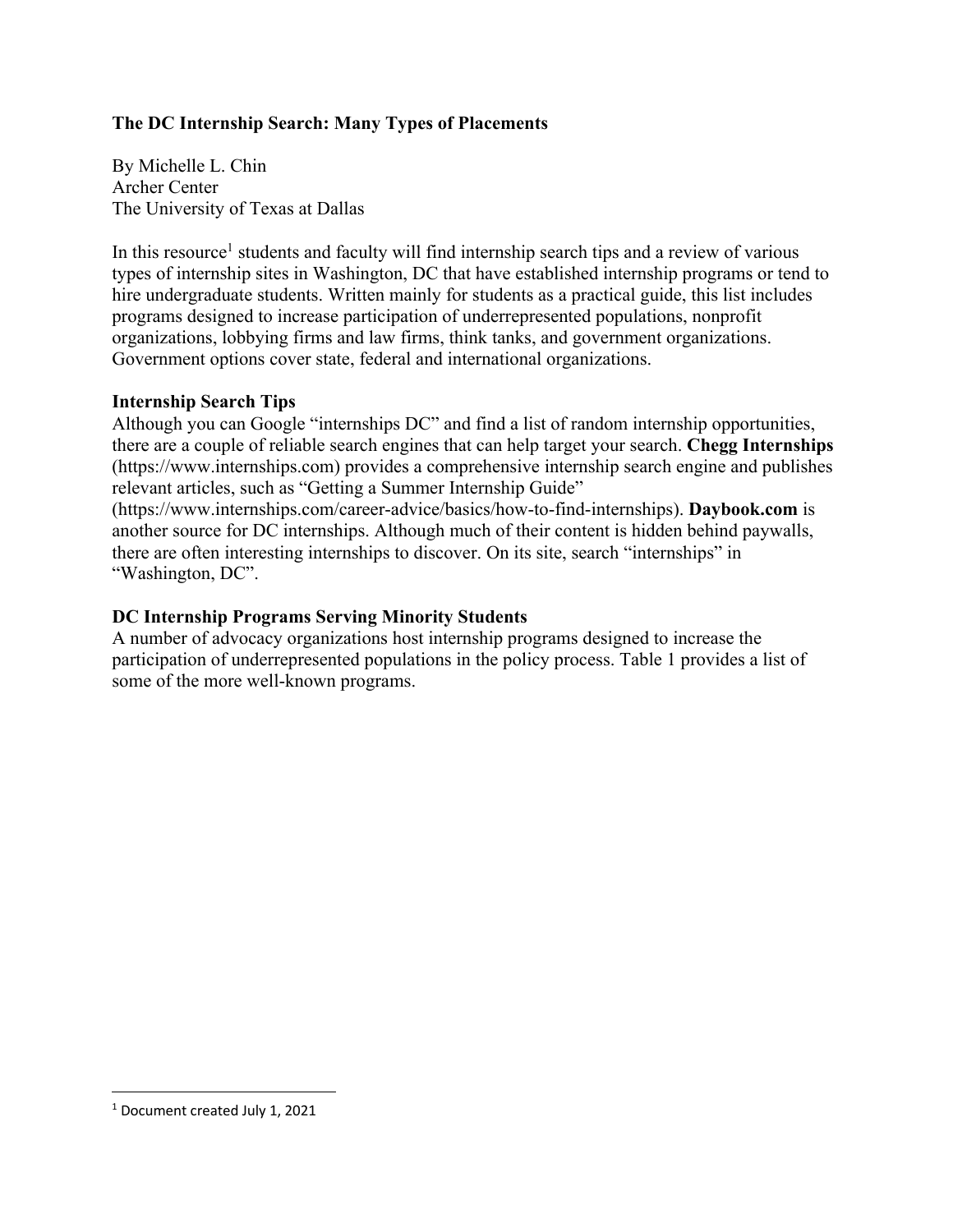## **Table 1. Internship Programs for Underrepresented Populations**

AAPD (American Association of People with Disabilities) Summer Internship Program AIPAC - Diamond Summer Internship Program American Jewish Committee APIA Vote Arab-American Business & Professional Association - Internship Placement Program Asian Americans Advancing Justice (AAJC) Asian Pacific American Institute for Congressional Studies (APAICS) CAIR (Council on American-Islamic Relations) CCAI (Congressional Coalition on Adoption Institute) -Foster Youth Intern Program CHCI (Congressional Hispanic Caucus Institute) College to Congress (C2C) Conference on Asian Pacific American Leadership (CAPAL) Congressional Black Caucus Foundation Congressional Hispanic Leadership Institute - Global Leaders Program HACU (Hispanic Association of Colleges and Universities) International Leadership Foundation Islamic Scholarship Fund - Congressional Policy Internship Japanese American Citizens League (JACL) Muslim Public Affairs Council (MPAC) - Congressional Leadership Development Program Organization of Chinese Americans (OCA) - Asian Pacific Advocates Public Policy and International Affairs Program (PPIA) Running Start – Congressional Fellowship SALDEF (Sikh American Legal Defense and Education Fund) Southeast Asia Resource Action Center (SEARAC) The Washington Leadership Program Udall Foundation - Native American Congressional Internship US-Asia Institute - IMPACT: Filipino-American National Internship Program US-Asia Institute - Thai American National Internship Program

# **US Government**

### *Federal Agencies*

In 2010, President Obama issued an executive order creating the Pathways Programs, which are three programs designed to improve the recruitment and hiring of students, recent graduates and persons with advanced degrees.2 The Internship Program provides high school and college students with paid internships in federal agencies. The Recent Graduates Program is for individuals who have completed a degree within the past two years. The Presidential Management Fellows (PMF) Program is for individuals who have completed a graduate or

<sup>&</sup>lt;sup>2</sup> Office of Personnel Management. "Policy, Data, Oversight," accessed June 19, 2021,

https://www.opm.gov/policy-data-oversight/hiring-information/students-recent-graduates/#url=Overview.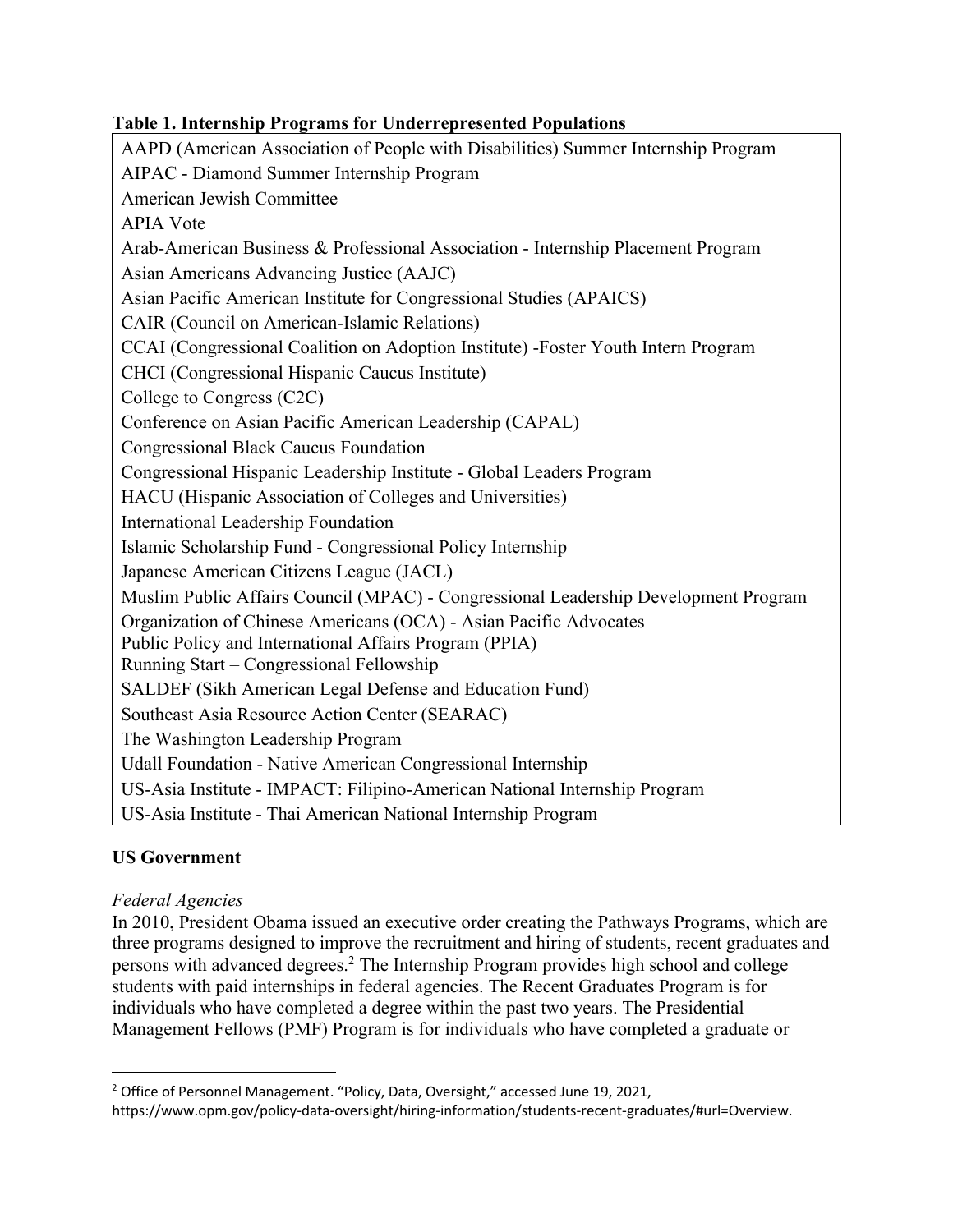professional degree within the past two years. For more information about applying for these programs, see https://www.usajobs.gov/Help/working-in-government/unique-hiringpaths/students/. US government internships typically require a security clearance prior to the internship start date and are limited to US citizens. Some internships may be paid, while other internships are unpaid. Within each agency there are formal internship programs, with details reported on USAJOBS.gov. Agencies may also offer additional student volunteer opportunities, which can be arranged through contacts within the agency. For example, a former Archer Fellow was recently hired by the Consumer Financial Protection Board (CFPB) and recommended that his boss reach out to the Archer Center for interns. Thanks to this connection, the CFPB now routinely hires multiple Archer Fellows as interns each semester.

#### *White House*

The White House Intern Program (WHIP) hires undergraduate and graduate interns to work in a variety of offices within the Executive Office of the President. The program is often suspended when there is a transition in power. In addition, because of the sensitive nature of the internship, students should not be surprised if their social media accounts are scrutinized as part of the hiring/vetting process. The Executive Office of the President includes offices such as the Office of Science and Technology Policy (OSTP) or Office National Drug Control Policy (ONDCP) that focus on less polarizing topics, which can make it easier for an individual who disagrees with the incumbent president to feel comfortable interning during the incumbent's term. General information is available here: https://www.whitehouse.gov/get-involved/.

#### *Supreme Court*

The Supreme Court Internship Program is over 40 years old and provides undergraduate and graduate interns an opportunity to learn about the role, functions and history of the Court. These internships are unpaid and limited to US citizens. The internships are in four offices: Office of the Counselor to the Chief Justice, Office of the Curator, Public Information Office, and Office of the Clerk. Details are available here:

https://www.supremecourt.gov/jobs/internship/internshipprogram.aspx. Note that law students are not eligible to apply for these internships. Presumably this is because the interns do not work with any Justices on cases before the Court.

#### *Congress*

There are 535 members of Congress in the US House of Representatives and US Senate. This means there are 535 different internship program coordinators (usually recent college graduates and recent interns!) to contact for jobs. Contact the individual member to inquire about internship options. In addition, the congressional committees also offer internships. The Senate Employment Office publishes a regular list of internship opportunities (see https://www.senate.gov/employment/po/internships.htm). Internship information in the House of Representatives can be found here: https://diversity.house.gov/employment/interns. Members of the House of Representatives have an annual allowance of \$25,000 from the House Paid Internship Program to cover compensation for interns, and members of the Senate receive \$50,000. These funds can be used to pay interns who work in district offices as well as those who work in DC. However, interns paid with these funds "must be part of a demonstrated education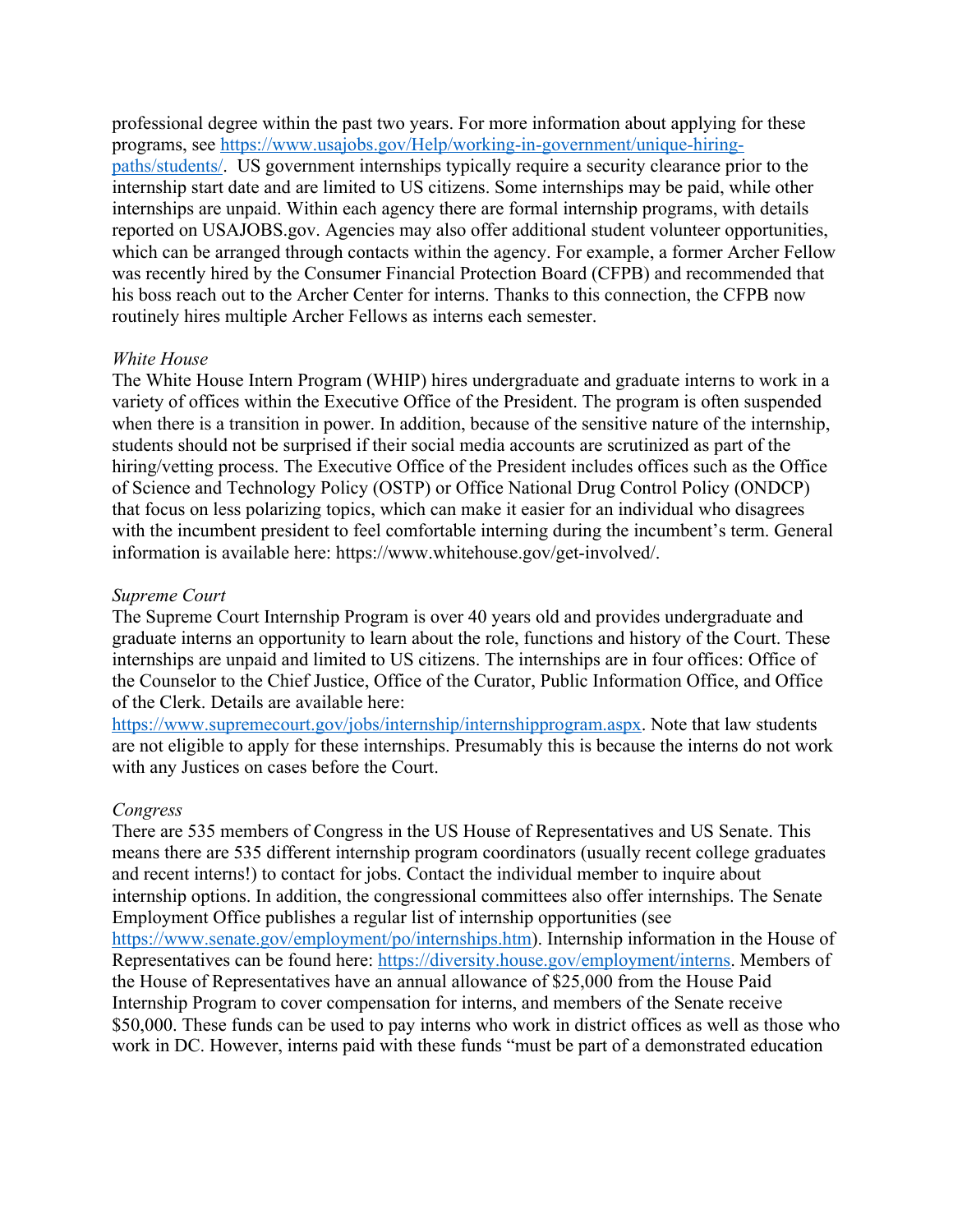program and may not be employed by the Member for more than 120 calendar days."3 Senators are also able to use some funds from their Official Personnel and Office Expense Account to pay intern salaries.4 Congress members are not obligated to use those funds to pay their interns however.

### *Library of Congress*

The Library of Congress has multiple opportunities for internships and fellowships for undergraduate and graduate students. Most of these are unpaid internships and do not carry a US citizenship requirement. For details, see https://www.loc.gov/internships-and-fellowships/.

### *State Organizations*

Some states have an office of state-federal relations in DC. These are usually connected to the governor's office and may have internship opportunities. The **National Governors Association (NGA)** hosts a variety of interns (see https://www.nga.org/about/careers/). For information about internships with the **Republican Governors Association (RGA)** see https://www.rga.org/internships/. To apply for an internship with the **Democratic Governors Association (DGA),<sup>5</sup>** send a resume and cover letter to internships  $\omega$  dga, net; in the subject line write: "Internship Application, [Your Name]".

### *International Organizations*

DC is also home to many international organizations, such as the **European Parliament Liaison Office in Washington, DC** (https://www.europarl.europa.eu/unitedstates/en/internships) or the **Organization of American States (OAS)** (http://www.oas.org/en/saf/dhr/internships/) that offer internships. At **The World Bank ("Bank"),** internships are mostly for graduate students (see https://www.worldbank.org/en/about/careers/programs-and-internships/internship). However, there are cases where specific programs at the Bank may obtain permission to hire a highly motived and exceptionally talented undergraduate. This information is often generated within personal or professional networks where an intern program director is able to match their talent pool to the needs of the Bank. The **International Monetary Fund** (**IMF**) internship programs are paid, and open to graduate students and international students (see

https://www.imf.org/en/About/Recruitment/working-at-the-imf/fund-internship-program). The **United Nations (UN) Foundation** (https://unfoundation.org/careers/internship-opportunities/) and **United Nations Information Center (UNIC) Washington** 

(https://unicwash.org/internships/) both have a variety of unpaid internship opportunities for undergraduates and recent graduates. The **Georgetown University School of Foreign Service Graduate Career Center** publishes a helpful list of international organizations with internships in DC: https://sfsgcc.georgetown.edu/services/online-resources/international-organizations/.

<sup>&</sup>lt;sup>3</sup> U.S. House of Representatives Committee on House Administration, "House Paid Internship Program," accessed June 19, 2021, https://cha.house.gov/member-services/house-paid-internship-program. Brudnick, Ida. 2020. "Members' Representational Allowance: History and Usage." Congressional Research Service, updated August 13,

accessed June 19, 2021, https://crsreports.congress.gov/product/pdf/R/R40962.

<sup>4</sup> Brudnick, Ida. 2020. "Senators' Official Personnel and Office Expense Account (SOPOEA): History and Usage." Congressional Research Service, updated November 5, accessed June 19, 2021, https://crsreports.congress.gov/product/pdf/R/R44399.

<sup>5</sup> Democratic Governors Association. Accessed June 19, 2021, https://democraticgovernors.org.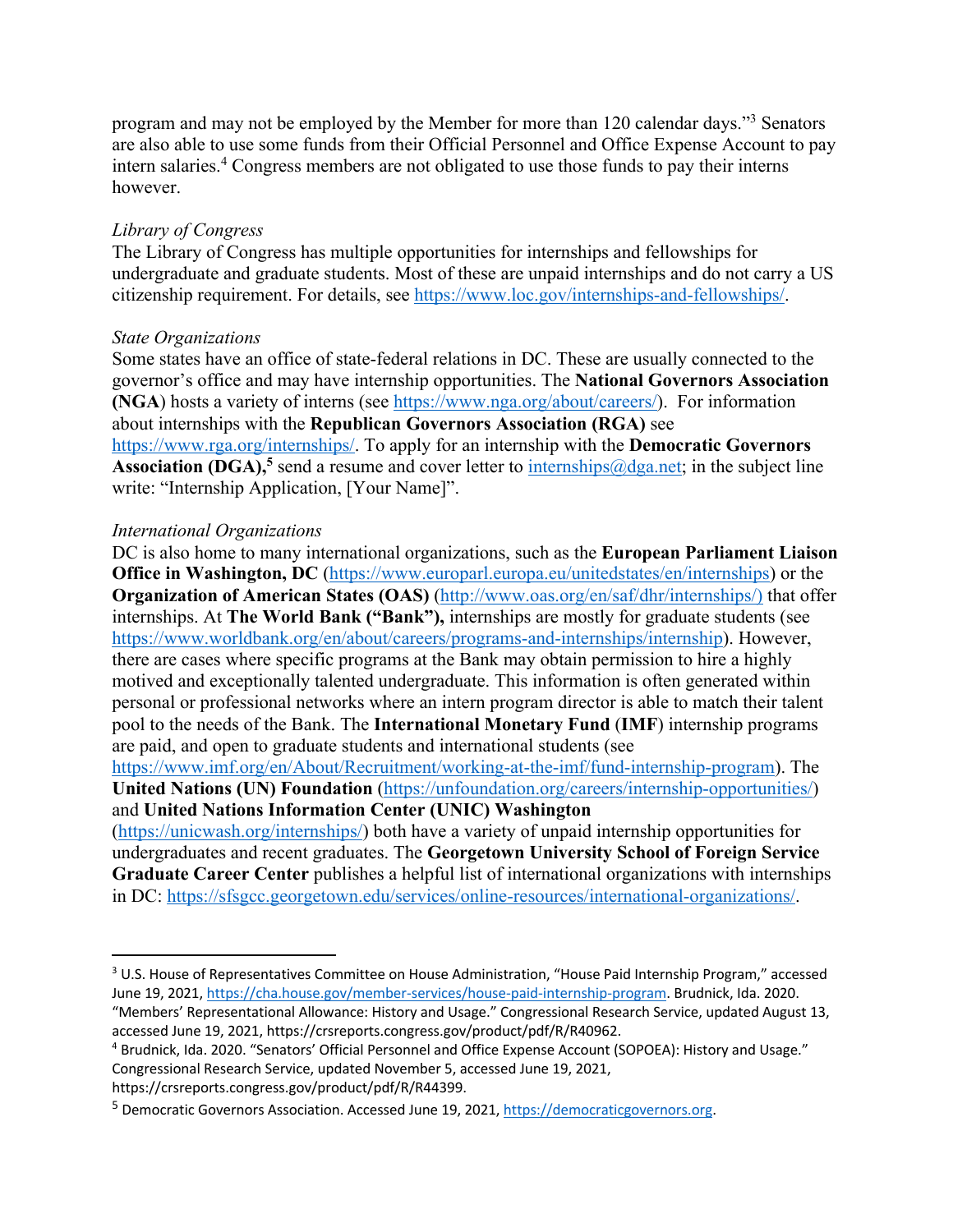#### **Non-Profit Organizations**

Within the DC metropolitan region, there are more than 14,000 non-profit organizations, including 900 international development and relief organizations. Many of these organizations offer internships during the summer and/or academic year. CauseIQ.Com provides a comprehensive list of non-profit organizations across the United States, including detailed information about each nonprofit organization such as financial reports and organizational structure. To customize reports and/or research more than five organizations, you will have to set up a free account with CauseIQ. Table 2 lists the top ten most popular nonprofit organizations operating in the DC area.

### **Table 2. CauseIQ.Com's Top 10 Most Popular Washington DC Area Nonprofit Organizations6**

| The Seed Foundation                                             |
|-----------------------------------------------------------------|
| Recreation Vehicle Industry Association                         |
| National Association of Manufacturers                           |
| CTIA – The Wireless Association                                 |
| Freedom Forum                                                   |
| International Foodservice Distributors Association (IFDA)       |
| National Electrical Manufacturers Association (NEMA)            |
| International Masonry Training and Education Foundation IIMTEF) |
| American Physical Therapy Association (APTA)                    |
| Helicopter Association International (HAI)                      |

#### **Media/communications**

While New York may be the capital for television news, it is Washington, DC where daily headline news is often generated and reported. Most major domestic and international news organizations have news bureaus in DC. Check each network's website for internship information. Table 3 provides a partial list of the public, private and non-profit news media and communications organizations that offer DC internships.7

Another useful resource is the *Washington Business Journal*, which publishes lists of the largest media and communications organizations in the Greater Washington, DC area (see https://www.bizjournals.com/washington/datacenter/lists/media-and-communications). For example, students interested in marketing/public relations careers might find it useful to see that

<sup>6</sup> "Directory of nonprofits in DC," CauseIQ.com, accessed June 18, 2021,

https://www.causeiq.com/directory/washington-arlington-alexandria-dc-va-md-wv-metro/

<sup>7</sup> In 2011, the Federal Communications Commission issued a report, *The Information Needs of Communities: The Changing Media Landscape in a Broadband Age* (https://www.fcc.gov/sites/default/files/the-information-needsof-communities-report-july-2011.pdf) highlighting the impact of technology on coverage of local and community news. In 2013, the Council on Foundations published a follow-up report, *The IRS and Nonprofit Media: Toward Creating a More Informed Public*, which recommended that the IRS modernize its approach to granting tax-exempt status to "organizations seeking to produce local news and disseminate information in the public interest" (p. 2, https://www.cof.org/sites/default/files/documents/files/Nonprofit-Media-Full-Report-03042013.pdf). These types of reports can yield important clues to internship opportunities by identifying relevant stakeholders and policy debates where interns could perform useful work.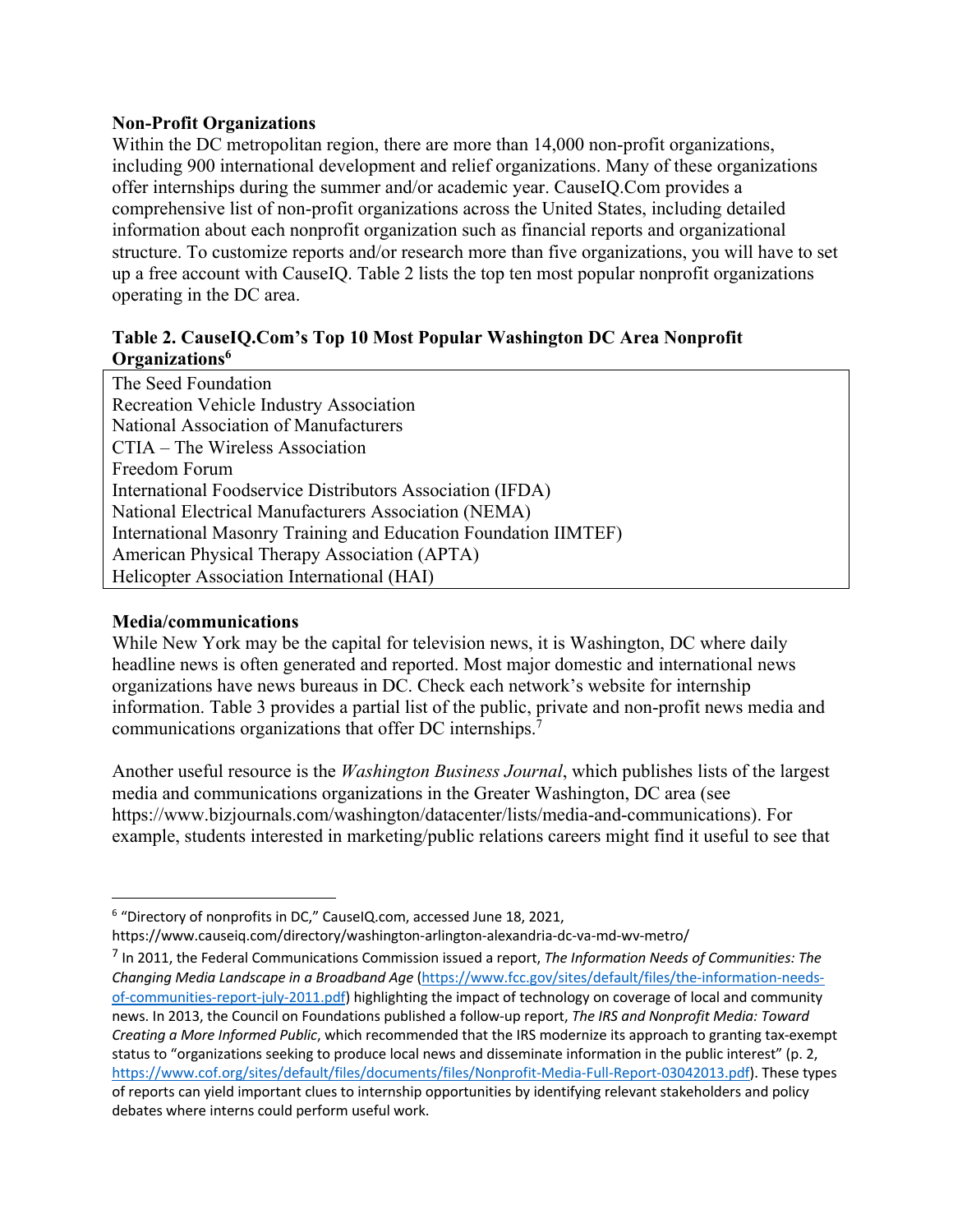of the top five advertising agencies in the DC area, only one is actually located in Washington,  $DC<sup>8</sup>$ 

### **Table 3. Media & Communications Internships**

*Broadcasters* (tv, streaming/digital, radio) **ABC News** – https://jobs.disneycareers.com **CBS News** –https://viacomcbs.careers (Search for "CBS News Internships") **CNN** – https://warnermediacareers.com/global/en **CSPAN** - https://cspan.applicantpool.com/jobs/ **FOX News** - https://foxcareers.com/students **NBC News** –https://www.nbcunicareers.com/internships (For news, select the Digital Media & Streaming window) **NPR** – https://www.npr.org/about-npr/181881227/internships-at-npr/ **PBS** –https://www.pbs.org/about/careers/internships/

*Periodicals* (print, digital)

**Axios** – News apprentice program (12 months) https://boards.greenhouse.io/axios/jobs/3068565

**National Geographic** - https://www.nationalgeographic.org/careers/internships/

**Politico** - https://www.politico.com/employment

**Roll Call** - https://www.vault.com/internship-program/government/roll-call/internshipopportunities

**The Hill** - https://thehill.com/contact/internships

**The New York Times** - https://www.nytco.com/careers/entry-level/

**USA Today** - https://usatodaynetworkcareers.com/internships/

**Wall Street Journal** - https://wsj.jobs

**Washington Post** – summer internship (https://intern.washpost.com)

<sup>8</sup> Proctor, Carolyn M. 2020. "Largest Advertising Agencies in Greater DC: Ranked by 2019 revenue," *Washington Business Journal*. July 31, revised August 6, accessed May 7, 2021, https://www.bizjournals.com/washington/subscriber-only/2020/07/31/largest-advertising-agencies-ingreater.html.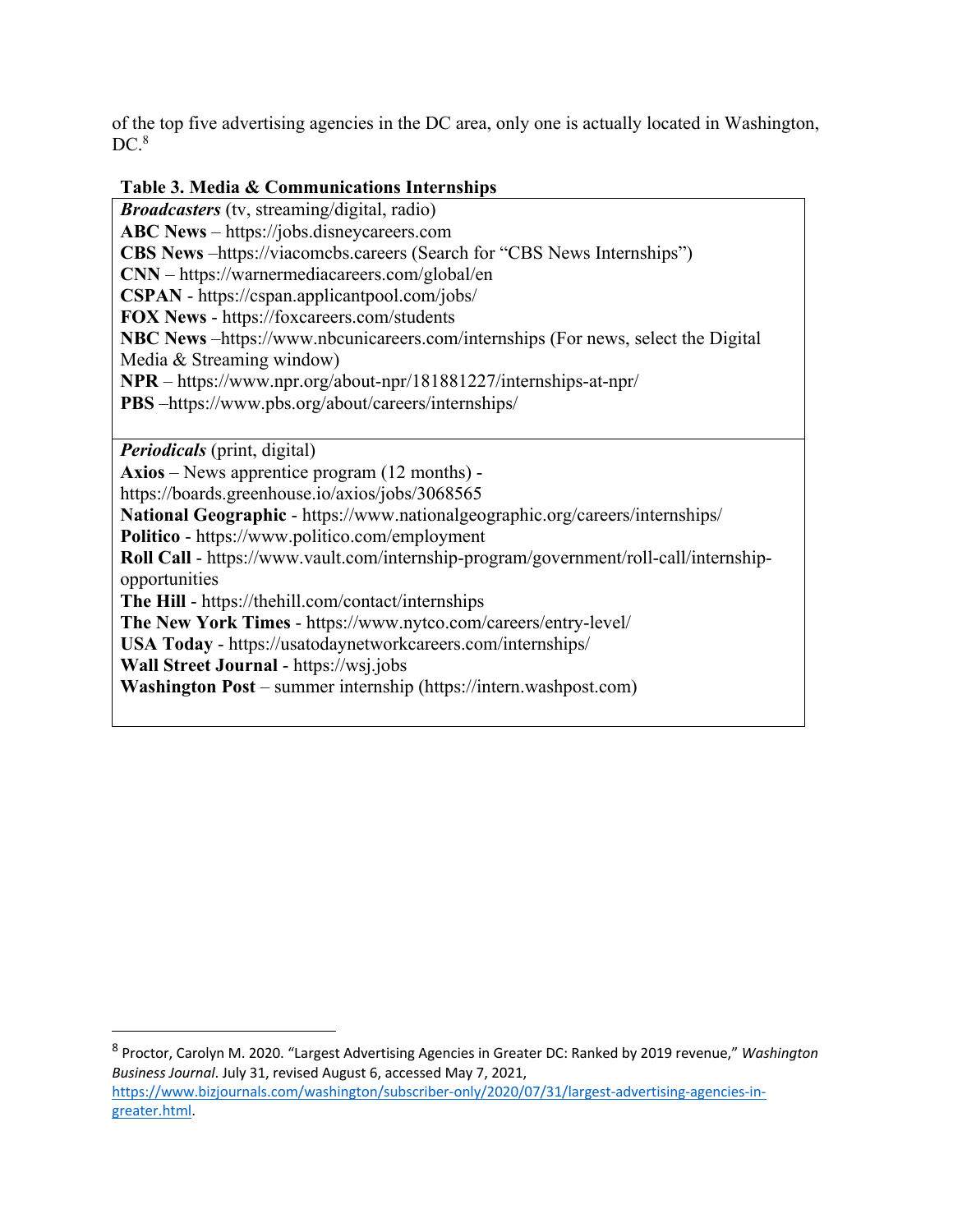## *Media Companies*

**Atlantic Media** - https://www.atlanticmedia.com/careers/

**Bloomberg** - https://www.bloomberg.com/company/careers/early-career/

**Discovery Communications** - https://corporate.discovery.com/careers/internships/

**Disney** - https://jobs.disneycareers.com

**FiscalNote** - https://careers.fiscalnote.com/about/

**Gallup Organization** - https://www.gallup.com/careers/

**NBC Universal –**https://www.nbcunicareers.com/internships

**Sinclair Broadcast Group** - https://sbgi.net/careers/

**The Economist Group -** https://economistgroupcareers.com/internships/

**Viacom -** https://viacomcbs.careers

**Warner Media -** https://warnermediacareers.com/global/en

*Trade Associations*

**CTIA (The Wireless Association)** - https://careers.ctia.org

**Motion Picture Association (MPA) -** https://www.motionpictures.org/who-weare/#careers

**MDDC Press Association** (Maryland, DC Press) - https://mddcpress.com/mddc-reesecleghorn-summer-internship-program/

**National Association of Broadcasters (NAB) -** https://www.nab.org/careers/default.asp **National Association of Black Journalists (NABJ) -**

https://www.nabj.org/page/internships

**National Press Club** - https://www.press.org/students

**NCTA (The Internet & Television Association)** - https://www.ncta.com/careers **News Media Alliance** - https://www.newsmediaalliance.org/about-us/contact-us/ **RTDNA (Radio Television Digital News Association)**  https://www.rtdna.org/content/about\_rtdna

*Foundations & Non-Profits*

**American Press Institute (API)** -

https://www.americanpressinstitute.org/publications/api-updates/apply-for-our-summerinternship-in-news-analytics/

**Council on Foundations** - https://www.cof.org/about/work-council **Philanthropy Roundtable -**

https://www.philanthropyroundtable.org/home/about/Employment

**Pulitzer Center** - https://pulitzercenter.org/about/employment-opportunities

**Scripps Howard Foundation** - http://www.shfwire.com/semester-washingtoninternships-undergraduate-students/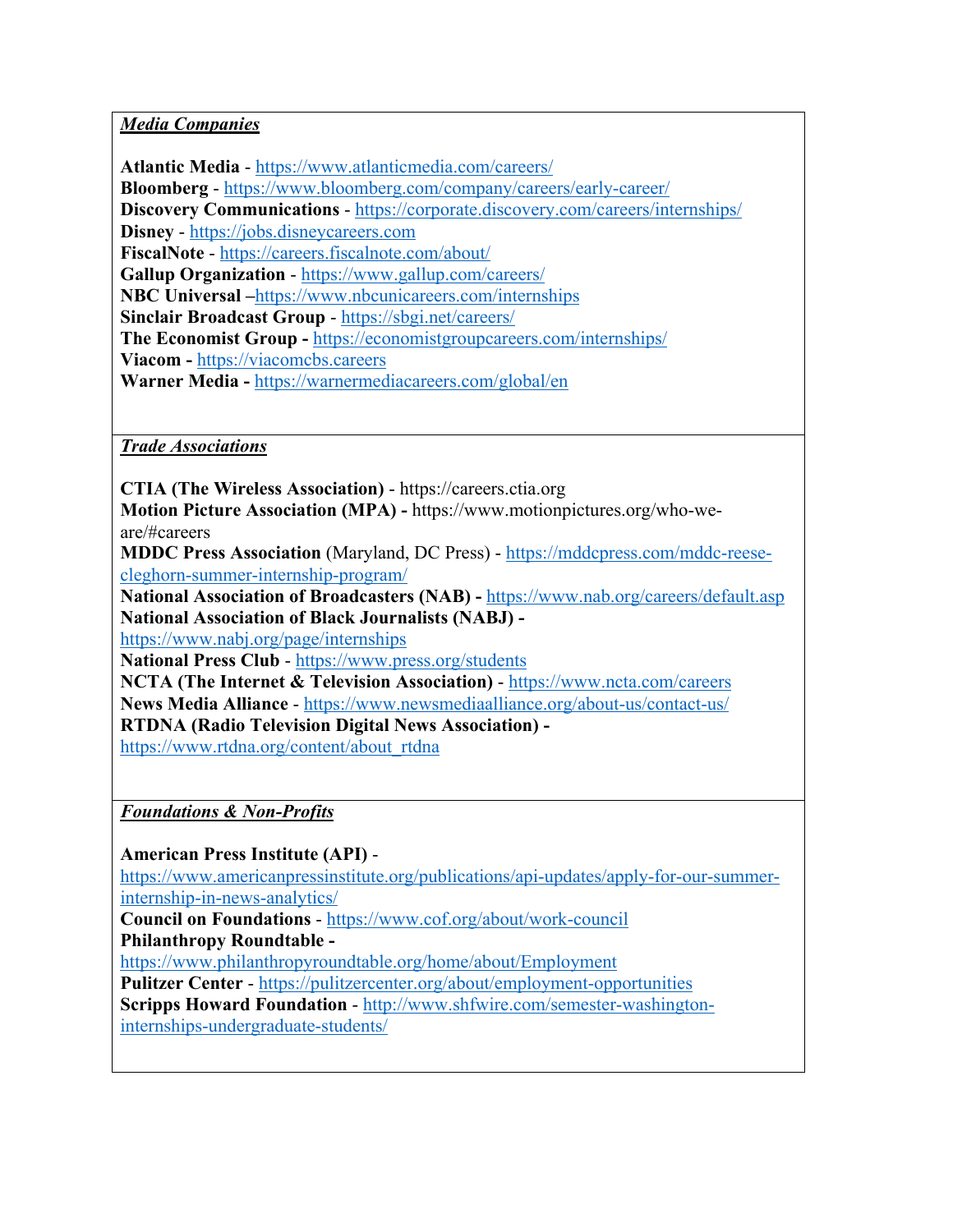#### **Lobbying Shops (Law firms, lobbying groups)**

Lobbying shops come in all sizes. Some are part of a larger law firm or consulting group, while others are smaller firms or one-person operations that focus on specific policy issues or clientele. <sup>9</sup> These groups or practices are closely associated with these terms: government relations, government affairs, regulation, federal relations, public affairs, public policy. These lobbyists assist clients in navigating the legislative process in Congress, regulatory and oversight process at federal agencies, and the political and policy process in the executive branch (White House) and with Congress. The lobbyists may be licensed attorneys or non-lawyers with specific expertise in government service or policymaking. Often these are former members of Congress or their staffers, former members of the executive branch or other former government employees. Lobbyists who are not lawyers but who are employed by a law firm will often be listed with the designation "of counsel" to distinguish them from their colleagues who are licensed attorneys.

### *Law firms*

Law firms that also lobby may offer policy internships that are open to undergraduate or graduate students. These internships are different from the summer legal associate programs which are only available to law students. For example, **Holland & Knight's Public Policy & Regulation Gr**oup hosts an internship program for undergraduates (see https://www.hklaw.com/en/general-pages/public-policy-and-regulations-internship); but this opportunity is not listed on the firm's "Careers" page (https://www.hklaw.com/en/careers). Therefore, be sure to inquire with a law firm's lobbying or government advocacy department about internship opportunities that may not be listed as part of the firm's student programs. This is also where alumni connections can be extremely beneficial in creating internship opportunities and long-lasting relationships between a university and a firm.

The Center for Responsive Politics uses the mandatory quarterly reports filed by registered lobbyists with the House of Representatives and the Senate to compile useful reports of the law firms and lobbyists doing business in DC (see OpenSecrets.org). Between 2016-2020, over \$73 million was spent on lobbying by lawyers and law firms according to the Center for Responsive Politics.10 The top 19 law firms in turn spent over \$44 million in campaign contributions to candidates and parties.11 This list can help you identify firms that are engaged in politics and policymaking, which makes it easier to identify relevant alumni connections to your institution. These individuals are good candidates to donate to student scholarships, to host or help find internship placements, and to mentor your students. These firms also have meeting space that

<sup>&</sup>lt;sup>9</sup> Center for Responsive Politics, "Top Lobbying Firms," accessed June 19, 2021,

https://www.opensecrets.org/federal-lobbying/top-lobbying-firms.<br><sup>10</sup> The total calculated from the following data: 2016 (\$14.98 million, https://www.opensecrets.org/federallobbying/industries/summary?cycle=2016&id=K01), 2017 (\$16.42 million, https://www.opensecrets.org/federallobbying/industries/summary?cycle=2017&id=K01), 2018 (\$15.51 million, https://www.opensecrets.org/federallobbying/industries/summary?cycle=2018&id=K01), 2019 (\$12.91 million, https://www.opensecrets.org/federallobbying/industries/summary?cycle=2019&id=K01), 2020 (\$13.36 million, https://www.opensecrets.org/federallobbying/industries/summary?cycle=2020&id=K01).

<sup>11</sup> Source: "Lawyers & Lobbyists: Top Contributors to Federal Candidates, Parties, and Outside Groups," https://www.opensecrets.org/industries/contrib.php?cycle=2020&ind=K (Accessed 5/11/2021). The list reports the top 20 contributors, but I have omitted the American Association for Justice (#5) since it is not a law firm.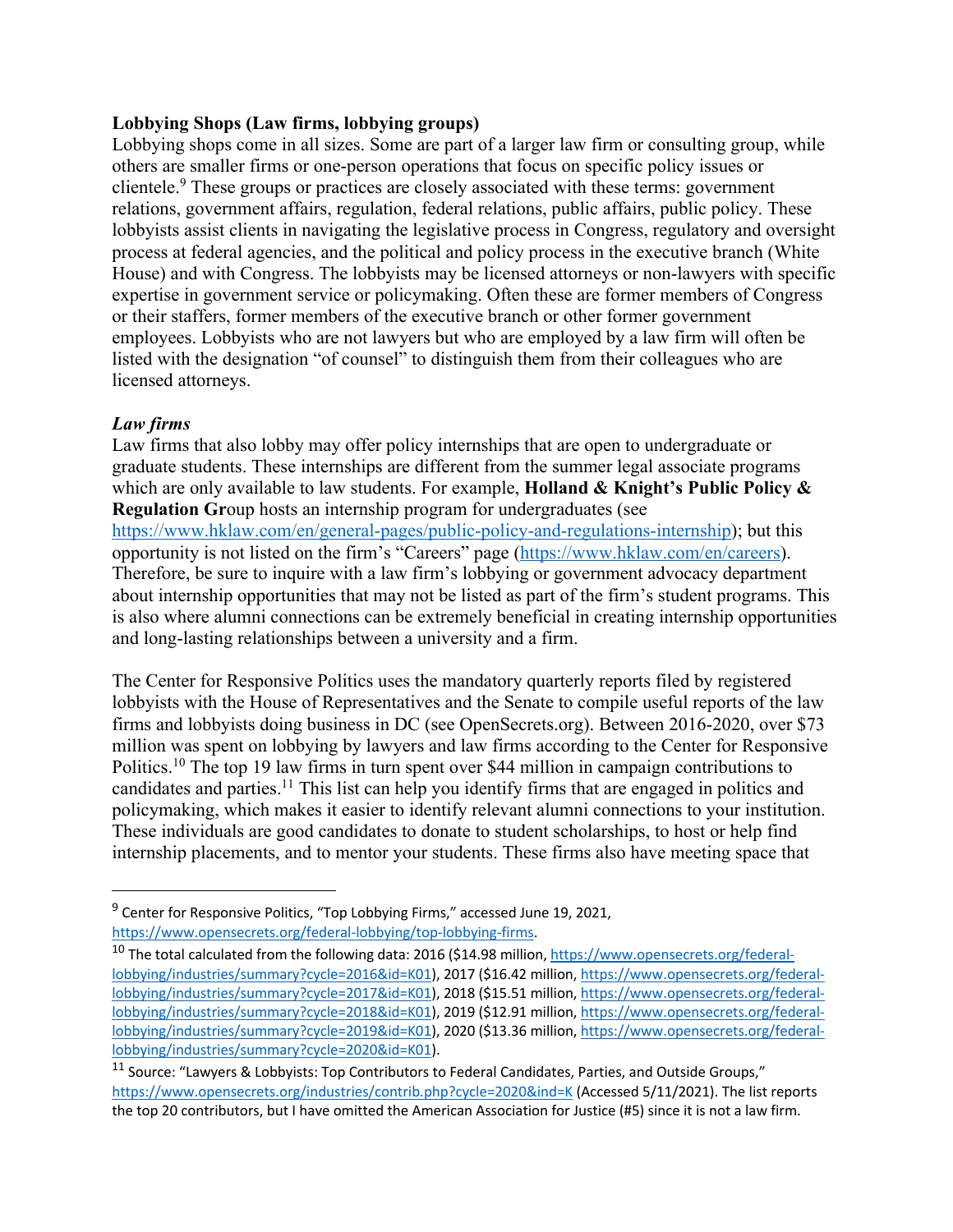they may be willing to let you use for classes, meetings or social events. For example, the 11 story DC headquarters for the Arnold & Porter Kay Scholer law firm includes some impressive rooftop views of downtown DC, a perfect setting for an alumni reception or meeting with guest speakers.<sup>12</sup>

| List of Top 19 DC Law Firms <sup>13</sup> | <b>Total Contributions</b> |
|-------------------------------------------|----------------------------|
|                                           | (2020)                     |
|                                           |                            |
| 1. Kirkland & Ellis                       | \$4,555,042                |
| 2.<br>Paul, Weiss et al                   | \$4,019,876                |
| 3.<br>Akin, Gump et al                    | \$3,221,795                |
| 4. Latham & Watkins                       | \$2,875,184                |
| 5. Covington & Burling                    | \$2,640,663                |
| 6.<br>Sullivan & Cromwell                 | \$2,633,104                |
| 7. Morgan & Morgan                        | \$2,518,604                |
| 8. WilmerHale LLP                         | \$2,339,933                |
| Sidley Austin LLP<br>9.                   | \$2,147,205                |
| 10. DLA Piper                             | \$1,914,284                |
| 11. Brownstein, Hyatt et al               | \$1,914,137                |
| 12. Boyden Gray & Assoc                   | \$1,807,020                |
| 13. Greenberg Traurig LLP                 | \$1,752,449                |
| 14. Morgan Lewis LLP                      | \$1,685,068                |
| 15. Gibson, Dunn & Crutcher               | \$1,663,654                |
| 16. Arnold & Porter Kay Scholer           | \$1,658,258                |
| 17. Skadden, Arps et al                   | \$1,642,797                |
| 18. K&L Gates                             | \$1,588,441                |
| 19. Holland & Knight                      | \$1,574,504                |

## **Table 4. Top DC Law Firms & Total Contributions in 2020**

### *Lobbying Firms*

In Washington, there are many lobbying firms that focus on specific policy issues or industries. Often, these firms are established by former members of Congress, congressional staff, or White House officials. The Center for Responsive Politics includes the following firms in their list of top lobbying firms measured by total income (2020, 2021). Some institutions of higher education hire lobbying firms to represent their interests with federal policymakers, which may generate ready-made internship opportunities. Table 5 provides a list of the top 20 lobbying firms in DC in 2021.

https://www.opensecrets.org/industries/contrib.php?cycle=2020&ind=K.

 $12$  HYL Architecture, which designed the office building, provides a description and photos on their website, "Office Snapshots," accessed June 19, 2021, https://officesnapshots.com/2020/08/05/arnold-porter-offices-washingtondc/.

<sup>&</sup>lt;sup>13</sup> Center for Responsive Politics, "Lawyers & Lobbyists: Top Contributors to Federal Candidates, Parties, and Outside Groups," accessed May 11, 2021,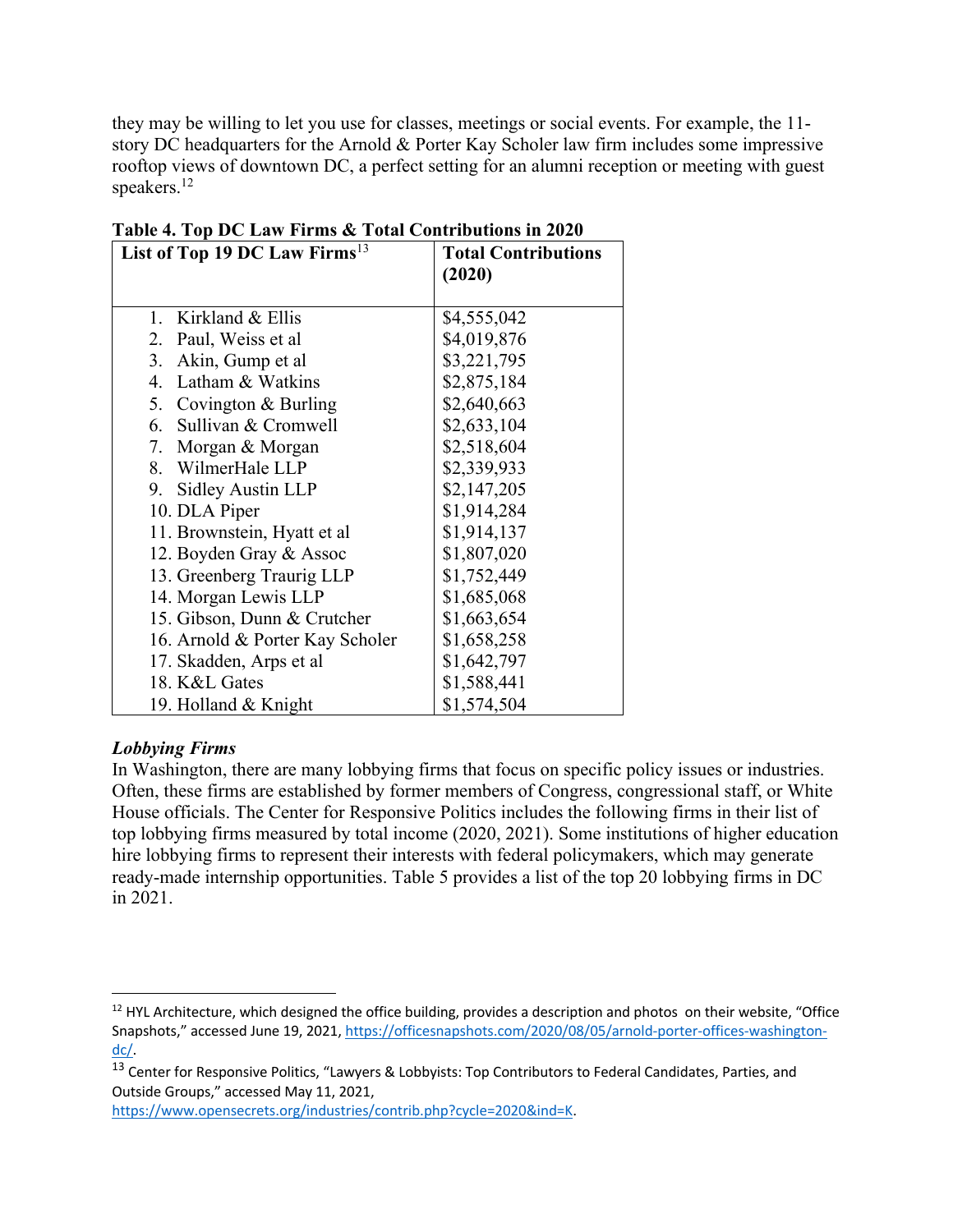### **Table 5. Top 20 Lobbying Firms for 202114**

Akin, Gump et al Brownstein, Hyatt et al BGR Group Cornerstone Government Affairs Holland & Knight Invariant LLC Covington & Burling Squire Patton Boggs Peck Madigan Jones Forbes Tate Partners Mehlman, Castagnetti et al Capitol Counsel Crossroads Strategies K&L Gates Ballard Partners Cassidy & Assoc Thorn Run Partners Sonoran Policy Group Van Scoyoc Assoc Subject Matter

### **Corporate interests – private sector**

Corporate interests, business and industry may be represented by in-house lobbyists and/or by contract lobbyists employed by a law firm or lobbying firm. These companies may have established internship programs or may be open to creating an internship opportunity with the prospect of developing a long-standing internship arrangement with a particular school or program. Reach out to the government relations division or office within the company to inquire about DC internships that focus on policy. Don't be shy about using personal ties (such as alumni connections) to initiate conversations about internship opportunities in these organizations!

### *Using the Center for Responsive Politics Data to Find an Internship*

The Center for Responsive Politics classifies organizations that contribute to federal campaigns according to industry and interest group, making this a great place to start the hunt for a corporate internship in sectors such as health care, finance, communication/electronics, energy & natural resources, defense, agribusiness, construction, transportation/aviation (see https://www.opensecrets.org/federal-lobbying/ranked-sectors). Use this list to guide your search for specific companies and to identify individuals affiliated with that company who might be willing to hire interns.

Table 6 illustrates the way the information is arranged. To find a list of companies doing business in the health sector, select one of the industries listed. In this table, you can see there are five industries listed. In the Pharmaceuticals/Health Products industry there are 371 companies

<sup>&</sup>lt;sup>14</sup> Center for Responsive Politics, "Top Lobbying Firms," accessed June 19, 2021, https://www.opensecrets.org/federal-lobbying/top-lobbying-firms.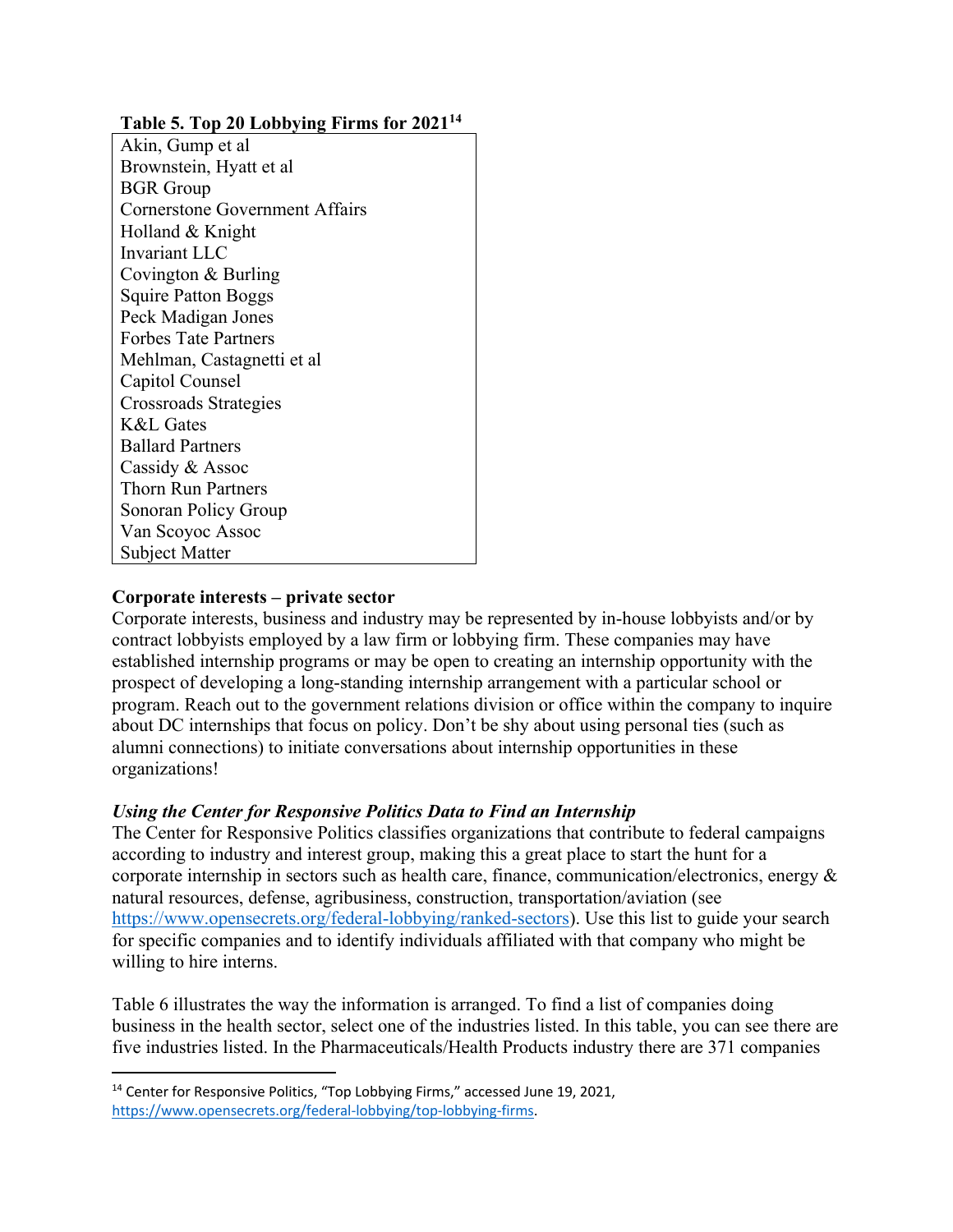or organizations listed. Since this list provides information about the companies that made campaign contributions in 2021, it is reasonable to assume they may have internship opportunities in DC. These internships could be focused on policy or politics, for example by working with lobbyists on legislative strategy or with the managers of a company's political action committee (PAC) to track and evaluate the PAC contributions.

| <b>Ranked</b>         | Industries <sup>16</sup> | Clients <sup>17</sup>                                 | Lobbyists <sup>18</sup> |
|-----------------------|--------------------------|-------------------------------------------------------|-------------------------|
| Sectors <sup>15</sup> |                          |                                                       |                         |
| <b>Health</b>         | <b>Pharmaceuticals/</b>  | <b>Pharmaceutical Research &amp; Manufacturers of</b> | 165 individual          |
|                       | <b>Health Products</b>   | <i><b>America</b></i>                                 | lobbyists have listed   |
|                       |                          | Pfizer Inc.                                           | <b>Pharmaceutical</b>   |
|                       |                          | Roche Holdings                                        | Research &              |
|                       |                          | Merck & Co                                            | <b>Manufacturers of</b> |
|                       |                          | AbbVie Inc.                                           | America as a client.    |
|                       |                          | Biotechnology Innovation Organization                 |                         |
|                       |                          | Amgen Inc.                                            |                         |
|                       |                          | Gilead Sciences                                       |                         |
|                       |                          | Johnson & Johnson                                     |                         |
|                       |                          | Pharmaceutical Care Management Association            |                         |
|                       |                          | Novartis AG                                           |                         |
|                       |                          | Horizon Therapeutics                                  |                         |
|                       |                          | Eli Lilly & Co.                                       |                         |
|                       |                          | GlaxoSmithKline                                       |                         |
|                       |                          | Teva Pharmaceutical Industries                        |                         |
|                       |                          | Bayer AG                                              |                         |
|                       |                          | Biogen                                                |                         |
|                       |                          | Sanofi                                                |                         |
|                       |                          | CH Boehringer Sohn                                    |                         |
|                       |                          | Medtronic Inc.                                        |                         |
|                       |                          | Association for Accessible Medicines                  |                         |
|                       |                          | AstraZeneca PLC                                       |                         |
|                       |                          | <b>Abbott Laboratories</b>                            |                         |
|                       |                          | Alkermes PLC                                          |                         |
|                       |                          | Siemens AG                                            |                         |
|                       |                          | (+346 other organizations)                            |                         |
|                       | Health                   | 255 organizations                                     |                         |
|                       | Services/HMOs            |                                                       |                         |
|                       | Hospitals/Nursing        | 329 organizations                                     |                         |
|                       | Homes                    |                                                       |                         |
|                       | Health                   | 201 organizations                                     |                         |
|                       | Professionals            |                                                       |                         |
|                       | Misc Health              | 93 organizations                                      |                         |

**Table 6. Identifying Companies and Individual Lobbyists Who May Hire Interns**

<sup>15</sup> Center for Responsive Politics, "Ranked Sectors," accessed May 11, 2021, https://www.opensecrets.org/federallobbying/ranked-sectors.

<sup>16</sup> Center for Responsive Politics, "Sector Profile: Health," accessed May 11, 2021,

https://www.opensecrets.org/federal-lobbying/sectors/summary?cycle=2021&id=H.

<sup>17&</sup>lt;br><sup>17</sup> Center for Responsive Politics, "Industry Profile: Pharmaceuticals/Health Products," accessed May 11, 2021, https://www.opensecrets.org/federal-lobbying/industries/summary?cycle=2021&id=H04.

<sup>&</sup>lt;sup>18</sup> Center for Responsive Politics, "Client Profile: Pharmaceutical Research & Manufacturers of America," accessed May 11, 2021, https://www.opensecrets.org/federal-lobbying/clients/lobbyists?cycle=2021&id=D000000504.